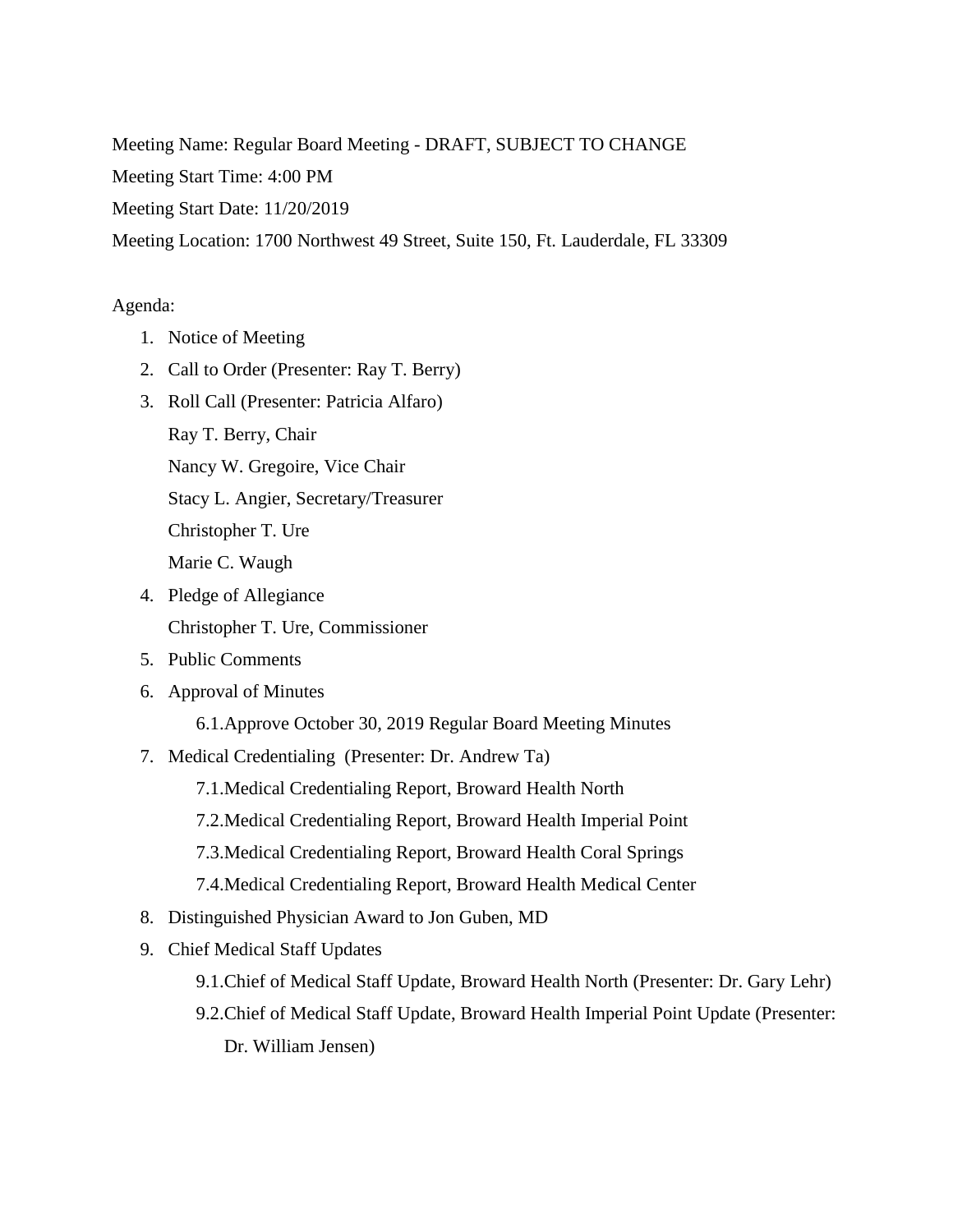- 9.3.Chief of Medical Staff Update, Broward Health Coral Springs Update (Presenter: Dr. Israel Penate)
- 9.4.Chief of Medical Staff Update, Broward Health Medical Center Update (Presenter: Dr. Michael Morrison)
- 10. Presentations
	- 10.1. CEO Update (Presenter: Gino Santorio)
- 11. Consent Agenda
	- 11.1. Resolution FY20-09 Resolution of the Board Pertaining to Board Travel and Reimbursements
	- 11.2. Board of Commissioners Philanthropy Committee Policy
	- 11.3. Resolution FY20-10, Prohibition of Current and Former Commissioners from Lobbying and Conducting Business with the District
	- 11.4. Acceptance of the Interim Financial Statement for the month of October, 2019
	- 11.5. Systemwide, Expansion of Agreement in Partnership with American Well for Telehealth Access
	- 11.6. BHMC, Hologic Genius 3D Mammography System, Lillian S. Wells Women's Health Center
	- 11.7. Systemwide, Emergency Assistance for Uninsured Patient Sponsorship Program, Healthfund Solutions
	- 11.8. Systemwide, 360 Encompass Coding, Reimbursement and Clinical Documentation Software, 3M Health
	- 11.9. BHMC, First Amendment to Service Agreement, Social Work Advantage, Inc.
	- 11.10. Board Acceptance of Board Report evaluation and 2% merit increase for Brian Kozik, Chief Compliance & Privacy Officer
	- 11.11. Board Acceptance of Board Report evaluation for Gino Santorio, President/Chief Executive Officer
- 12. Discussion Agenda
	- 12.1. Board Acceptance of Board Report evaluation and salary adjustment at the 50th percentile for Linda Epstein, Corporate General Counsel